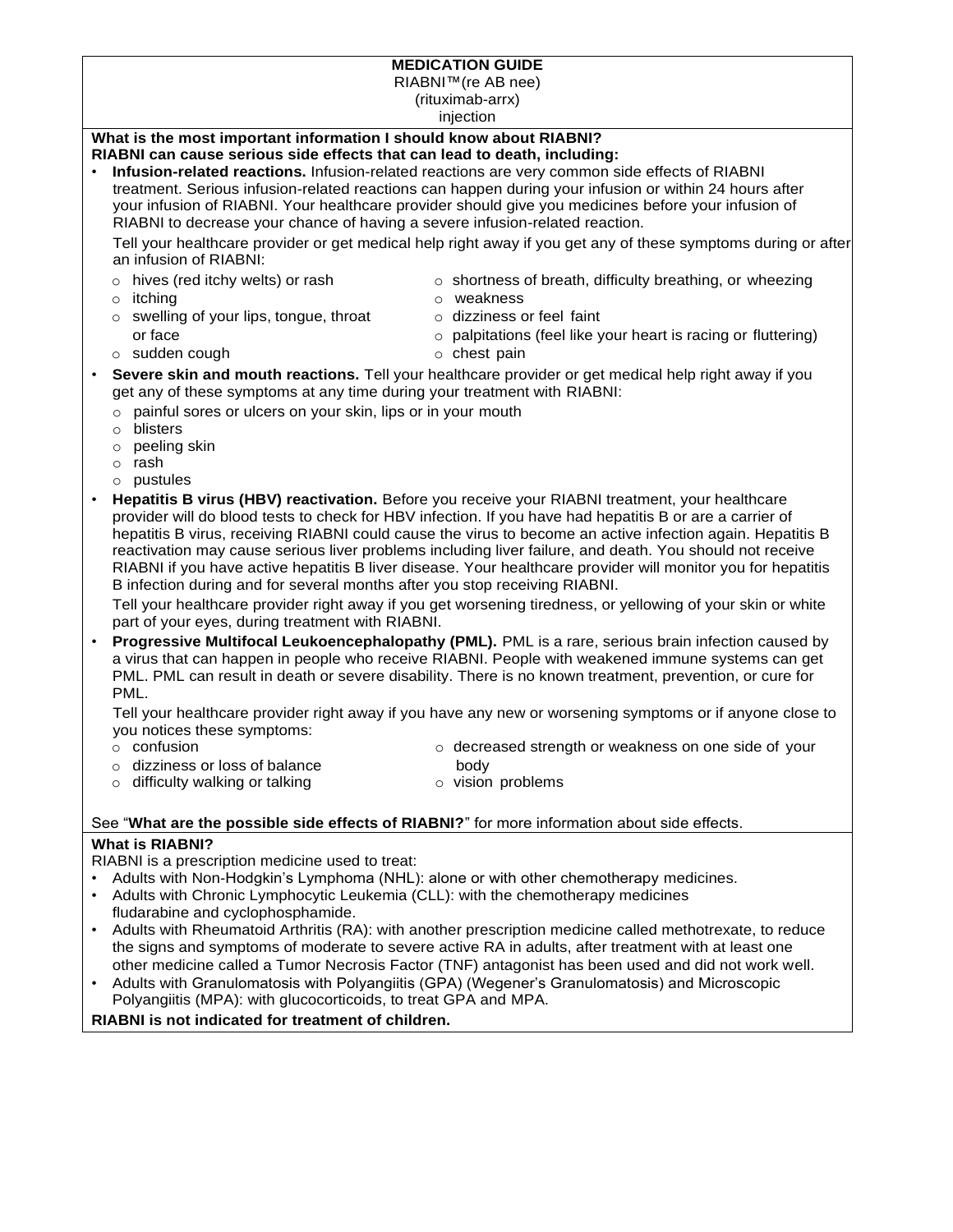### **Before you receive RIABNI, tell your healthcare provider about all of your medical conditions, including if you:**

- have had a severe reaction to RIABNI or another rituximab product.
- have a history of heart problems, irregular heart beat or chest pain.
- have lung or kidney problems.
- have an infection or weakened immune system.
- have or have had any severe infections including:
	- o Hepatitis B virus (HBV) o Parvovirus B19
	-
	- o Cytomegalovirus (CMV) o West Nile Virus
	- o Herpes simplex virus (HSV)
- have had a recent vaccination or are scheduled to receive vaccinations. You should not receive certain vaccines before or during treatment with RIABNI.
- are pregnant or plan to become pregnant. Talk to your healthcare provider about the risks to your unborn baby if you receive RIABNI during pregnancy.

#### **Females who are able to become pregnant:**

- o Your healthcare provider should do a pregnancy test to see if you are pregnant before starting RIABNI.
- o You should use effective birth control (contraception) during treatment with RIABNI and for **12 months**  after your last dose of RIABNI. Talk to your healthcare provider about effective birth control.
- Tell your healthcare provider right away if you become pregnant or think that you are pregnant during treatment with RIABNI.
- are breastfeeding or plan to breastfeed. RIABNI may pass into your breast milk. Do not breastfeed during treatment and for **6 months** after your last dose of RIABNI.

**Tell your healthcare provider about all the medicines you take**, including prescription and over-the-counter medicines, vitamins, and herbal supplements. Especially tell your healthcare provider if you take or have taken:

- a Tumor Necrosis Factor (TNF) inhibitor medicine.
- a Disease Modifying Anti-Rheumatic Drug (DMARD).

If you are not sure if your medicine is one listed above, ask your healthcare provider.

#### **How will I receive RIABNI?**

- RIABNI is given by infusion through your central catheter or through a needle placed in a vein (intravenous infusion), in your arm. Talk to your healthcare provider about how you will receive RIABNI.
- Your healthcare provider may prescribe medicines before each infusion of RIABNI to reduce infusion side effects such as fever and chills.
- Your healthcare provider should do blood test regularly to check for side effects to RIABNI.
- Before each RIABNI treatment, your healthcare provider or nurse will ask you questions about your general health. Tell your healthcare provider or nurse about any new symptoms.

#### **What are the possible side effects of RIABNI?**

## **RIABNI can cause serious side effects, including:**

- See "**What is the most important information I should know about RIABNI?**"
- **Tumor Lysis Syndrome (TLS).** TLS is caused by the fast breakdown of cancer cells. TLS can cause you to have:
	- o kidney failure and the need for dialysis treatment
	- o abnormal heart rhythm

TLS can happen within 12 to 24 hours after an infusion of RIABNI. Your healthcare provider may do blood tests to check you for TLS. Your healthcare provider may give you medicine to help prevent TLS. Tell your healthcare provider right away if you have any of the following signs or symptoms or TLS:

- o nausea o diarrhea
	-
- o vomiting o lack of energy
- **Serious infections.** Serious infections can happen during and after treatment with RIABNI, and can lead to death. RIABNI can increase your risk of getting infections and can lower the ability of your immune system to fight infections. Types of serious infections that can happen with RIABNI include bacterial, fungal, and viral infections. After receiving RIABNI, some people have developed low levels of certain antibodies in their blood for a long period of time (longer than 11 months). Some of these people with low antibody levels developed infections. People with serious infections should not receive RIABNI. Tell your healthcare provider right away if you have any symptoms of infection:

o fever

o cold symptoms, such as runny nose or sore throat that do not go away

- 
- o Hepatitis C virus (HCV) o Varicella zoster virus (chickenpox or shingles)
	-